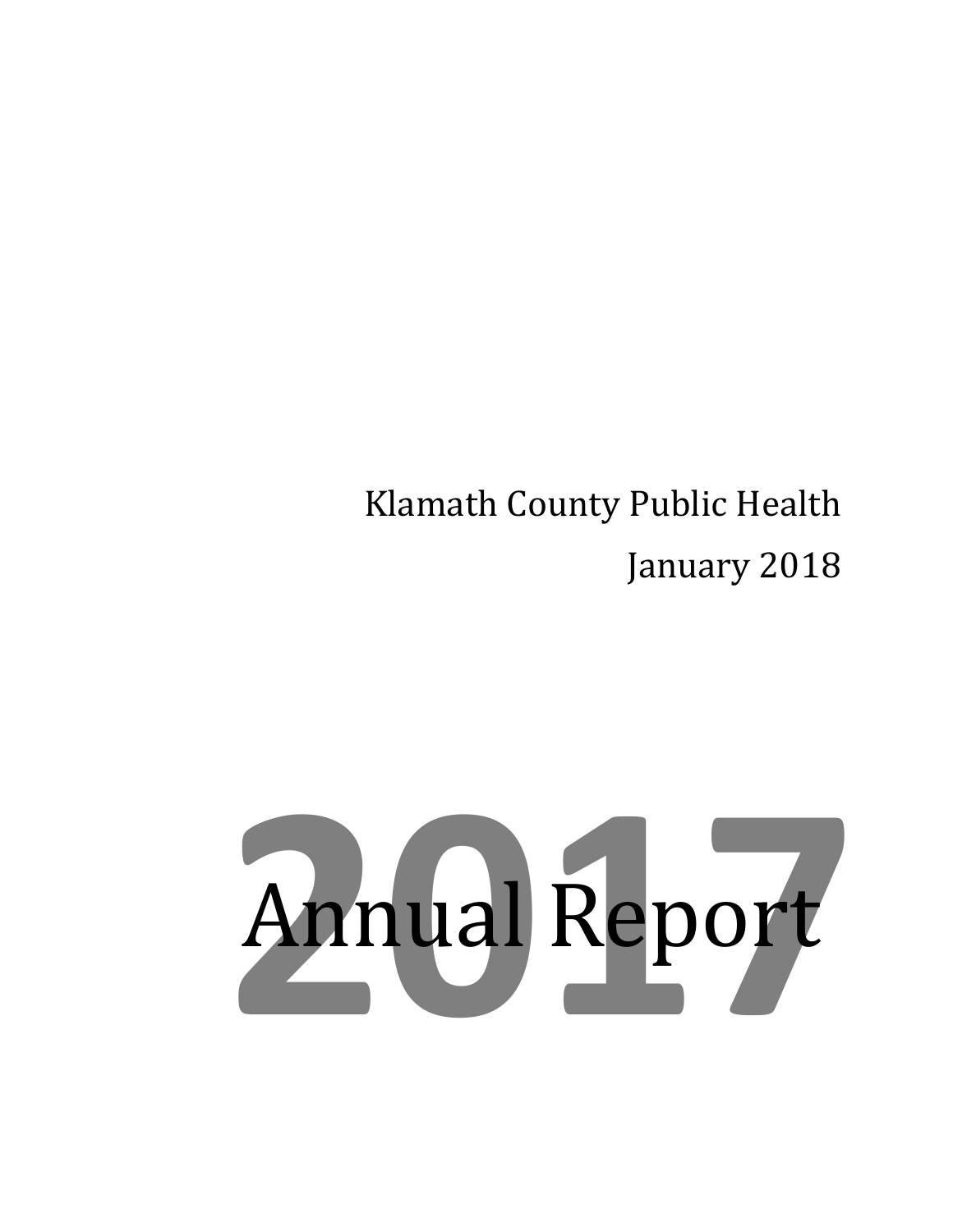

#### Mission

To create a community where the healthy choice is the natural choice.

#### Vision

A community that achieves optimal health.

#### Core values

- Integrity
- Accountability
- ◆ Respect
- Compassion
- Excellence

#### Management team

**Director:** Courtney Vanbragt

**Assistant Director:** Jessica Dale

**Nursing Services:** Kellie Hansen

**Environmental Health:** Ramona Quinn

**Health Promotion, Disease Prevention:**  Erin Schulten

**Women, Infants and Children:** Sue Schiess

### Misión

Crear una comunidad donde la elección saludable sea la elección natural.

#### Visión

Una comunidad que logra una salud óptima.

### Valores fundamentales

- Integridad
- Responsabilidad
- Respeto
- Compasión
- Excelencia

#### Equipo directive

**Director:** Courtney Vanbragt

**Asistente de dirección:** Jessica Dale

**Servicios de enfermería:** Kellie Hansen

**Salud ambiental:** Ramona Quinn

**Promoción de la salud prevención de enfermedades:** Erin Schulten

**Mujeres lactantes y niños:** Sue Schiess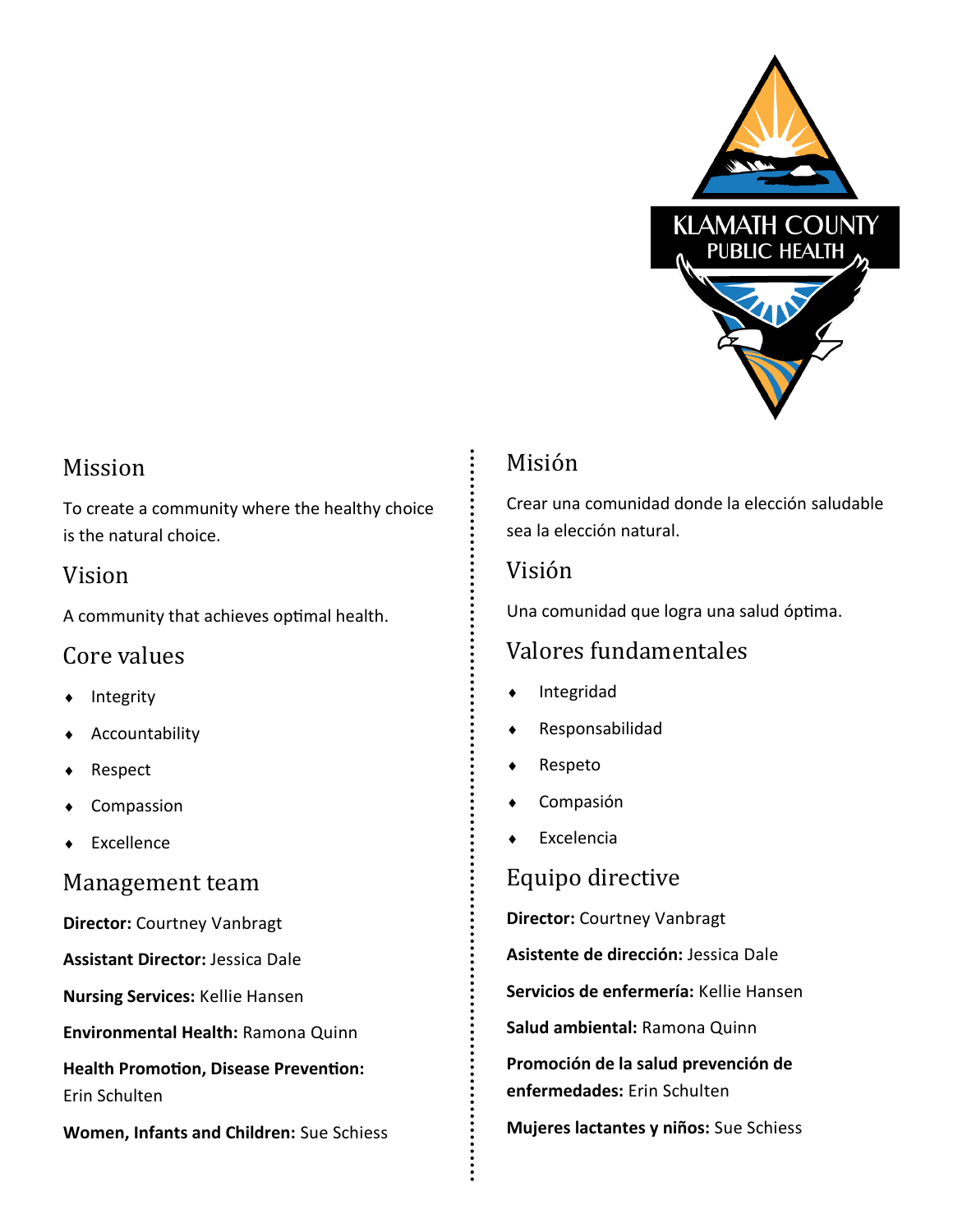## Director's review

A new year is time to reflect on past success and prepare for new opportunities, and I would like Klamath County residents to know that Public Health is constantly at work ensuring the safety and health of all in the community. Whether its ensuring residents have access to immunizations or inspecting restaurants and water systems, every day the safety of the region is the core of the Public Health experience.

One key measurement of Public Health effectiveness is the triennial review process performed by the Oregon Health Authority. Klamath County Public Health (KCPH) received very favorable results in the audit of 17 program areas, during the 2017 review.

Throughout Klamath County, it might be hard for residents to readily identify the many public health community health initiatives – from air quality to the partnership and support offered through the Women, Infants and Children program. At Public Health, we are fortunate to count Sky Lakes Medical Center as a vital partner, along with Klamath Tribal Health & Family Services, Klamath Basin Behavioral Health, Cascade Health Alliance, and Klamath Open Door Family Practice. Some of our best partners, however, are the citizens whose lives we touch daily.

We are the professionals who take the larger view of the community, asking the long ranging questions of how do we become a healthier society and who will be effected by changes made today?

I am pleased with the success of my staff and would like to share a bit more about our recent review.

Administration: The public health team consists of approximately 25 full-time employees working within the following Divisions: Public Health Emergency Preparedness, Vital Records, Environmental Health, Clinic, Outreach, Women, Infants and Children (WIC), and Health Promotion Disease Prevention. We were praised for eliminating third-party billing and the implementation of extensive marketing and outreach about public health services. KCPH's statewide colleagues were impressed with the increased number of relationships, compared to the review three years ago. Klamath professionals work well together in the best interest of the community, and it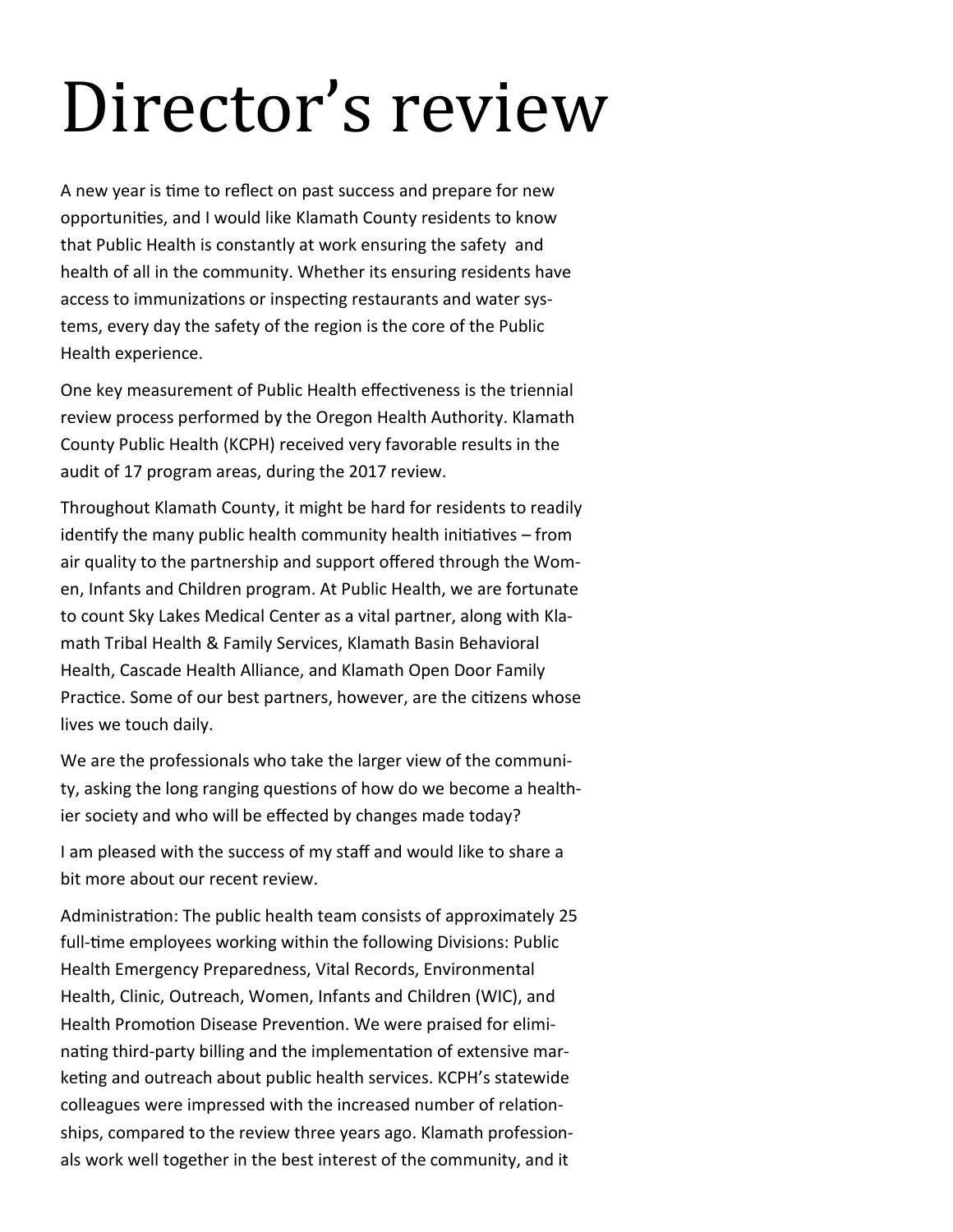is rewarding to see that experience acknowledged by others.

Babies First! and Perinatal: CaCoon and Babies First! are two homevisiting programs that help vulnerable families better serve their children . The KCPH team was noted for its collaborative work and demonstration of a high-functioning, organized and professional mother and child health team. The policy and procedures manual for the nurse home visiting programs garnered attention for being comprehensive and well done. Also, the Oregon Heath Authority is using the manual as a model and resource for other county health departments.

Civil Rights: Our policies and procedures around civil rights were found to be in compliance. This is an area of great focus for KCPH, as we strive to ensure all services are confidential and our clients and partners are treated with dignity and respect.

Communicable Disease: There have been numerous staff transitions since the 2014 triennial review, and in those three years we've seen 467 reportable disease conditions and 22 reported outbreaks. The Public Health Emergency Preparedness team members work well together to investigate outbreaks and inform the community of how to prevent communicable disease transmission.

Drinking Water Services: The drinking water program provides services to public water systems that result in reduced health risk and increased compliance with drinking water monitoring and maximum contaminant level requirements. KCPH is very responsive to alerts and this is well documented through contact reports and system documentation.

Fiscal: Good stewardship requires us to be thoughtful about expenses and service-related fees. Internal controls are in place to safeguard assets and to prevent and detect errors in a timely manner. Finances are well managed, providing efficiencies that well serve the county.

Food, Pool, and Lodging Health & Safety: Auditors said, KCPH's Environmental Health division is doing a great job of providing environmental health services to the community. The inspection rates for licensed facilities are 100 percent in all program areas and staff conduct high quality inspections, focused on critical risk factors.

Health Officer: Klamath County Public Health Officer, Dr. Wendy Warren is well versed in the arena of public health, and provides ex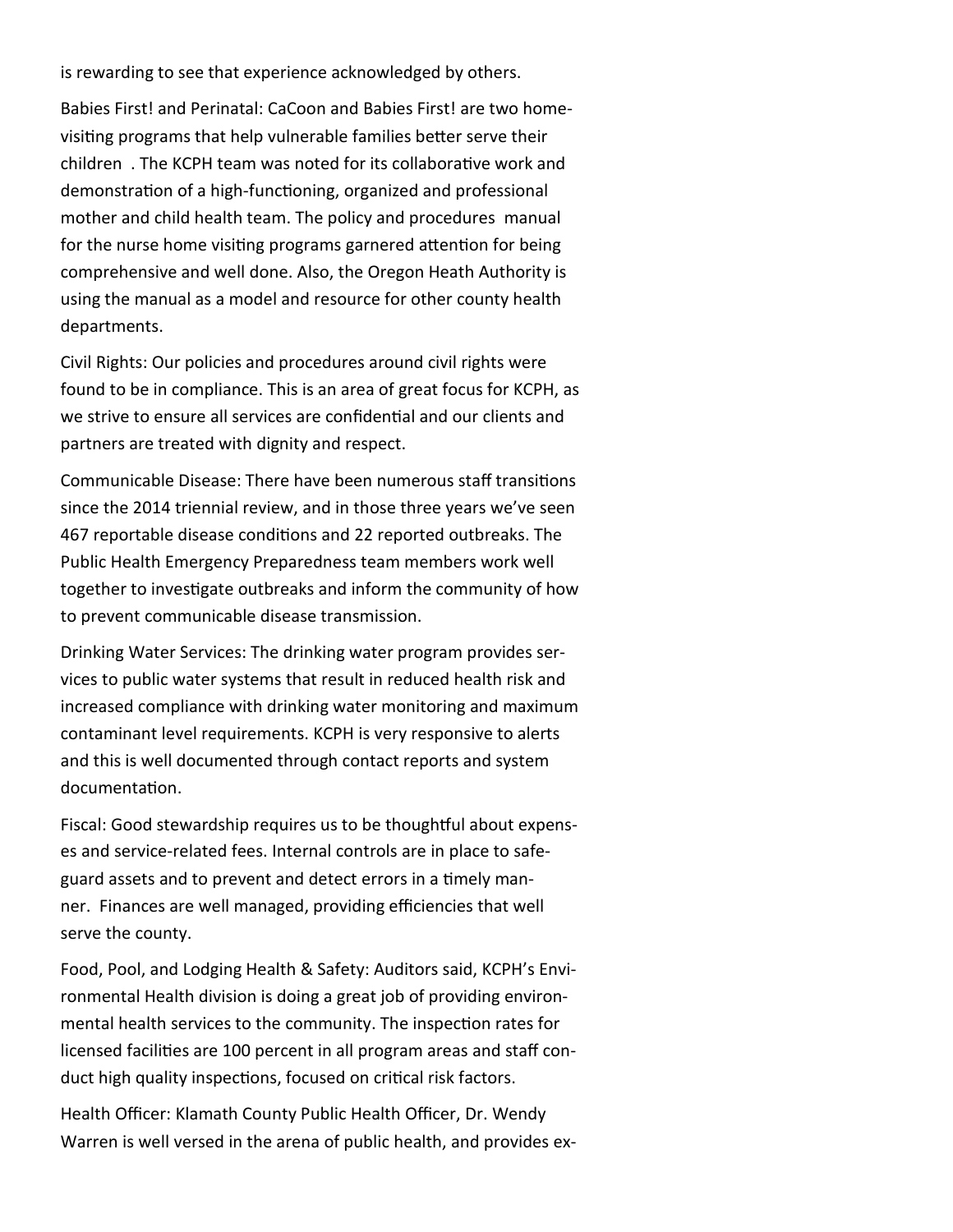pert medical guidance for KCPH. She has regular communication with clinical staff and the KCPH Director.

Health Security, Preparedness and Response: The Public Health Emergency Preparedness staff have worked hard over the years to bring the program into compliance and continue to strengthen the program. In addition to participating in statewide and regional preparedness and response exercises, the program has supported response to infectious disease outbreaks, harmful algal blooms, and extreme wildfire smoke.

Immunizations: KCPH has maintained a quality immunization program amid staff turnover and funding challenges. Staff members continue to make immunizations a priority and perform community outreach activities. Through the receipt of a mini grant, KCPH was able to immunize more than 125 school-aged children during two walk-in immunization clinics.

Reproductive Health: KCPH provides clinical services according to National Standards for Quality Family Planning services. Family planning care was deemed "excellent", with an emphasis on counseling, education and access to long-acting, reversible contraceptives. It was noted that the local teen pregnancy rate has decreased 61 percent since 2004, and that medical staff are providing excellent care according to the United States Preventative Services Task Force standards.

Sexually Transmitted Infections: The reviewer was impressed by the program's management and staff, their clear commitment to continuous quality improvement activities through the program, and their commitment to patient confidentiality. Also, the steps taken by staff to reinforce messages around confidentiality of services and records for youth is outstanding and serves to engender trust with the most vulnerable members of the county. A pocket guide to sexually transmitted infections created by KCPH was also termed outstanding, and noted as a model for other providers throughout the state.

Tobacco Prevention & Education: The program is implemented in a comprehensive approach that includes facilitating community partnerships, creating tobacco-free environments, countering protobacco influences, promoting quitting of tobacco among adults and youth, and reducing the burden of tobacco. KCPH has built positive relationships with a variety of community partners and are recognized by decision makers and partners as experts in tobacco preven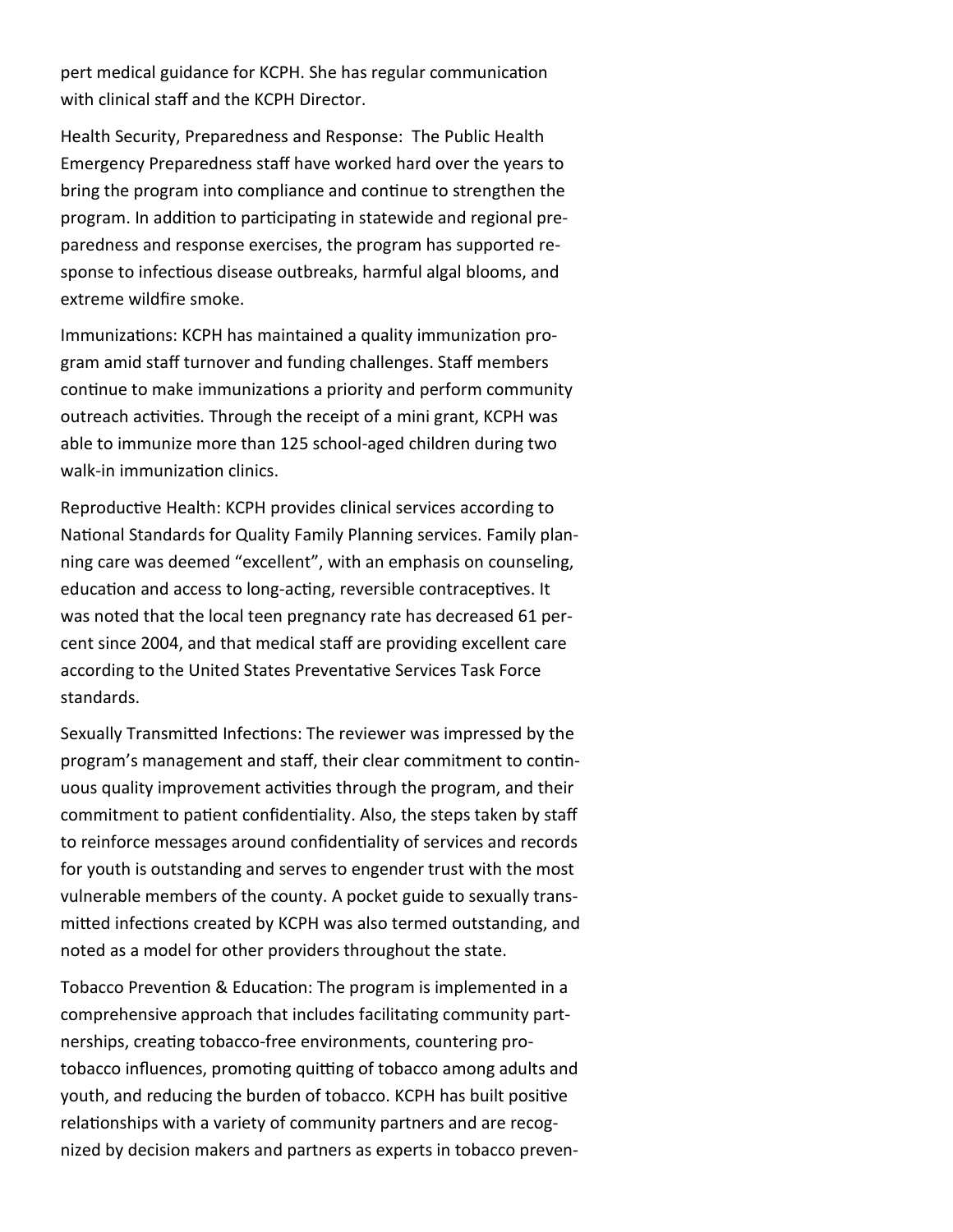tion . Recently implemented was tobacco retail licensing, which will provide the means through the paid fees to establish local inspections to ensure tobacco is not being sold to minors. Klamath County is one of the first counties in the state to pass this initiative. The others are Benton, Lane and Multnomah counties.

Tuberculosis: A case of TB is diagnosed in Klamath County every few years. Although the county has a low incidence for the disease, the team stays current in the best practices associated with treatment through specialized classes and trainings. KCPH clinical staff are prepared for the incidence of a TB case and are knowledgeable about the disease.

Women Infants and Children (WIC): The program was one of only five statewide, out of 34 total, to maintain its caseload during a period of state and national decline. WIC's mission is to safeguard the health of low-income women, infants and children up to age five who are at nutritional risk by providing nutritious foods to supplement diets, information on healthy eating, and referrals to health care. Delivering high quality nutrition services is essential in not only carrying out this mission, but also ensuring that WIC continues to be the premiere national public health nutrition program. In 2016, the most current comprehensive total available, 3,901 women, infants and children were served by WIC in Klamath County. That is approximately six percent of the county's population.

WIC Farm Direct Nutrition Program (FDNP): The Oregon Farm Direct Nutrition Program provides WIC families with FDNP checks once a year to purchase fresh, locally-grown fruits, vegetables and cut herbs directly from local farmers. In Klamath County, WIC has offered an all-day fair in 2016 and 2017, and the redemption rate increased by 13 percent.

KCPH staff consider it a privilege to serve our friends and neighbors. For more information about Public Health and its services, call 541- 882-8846.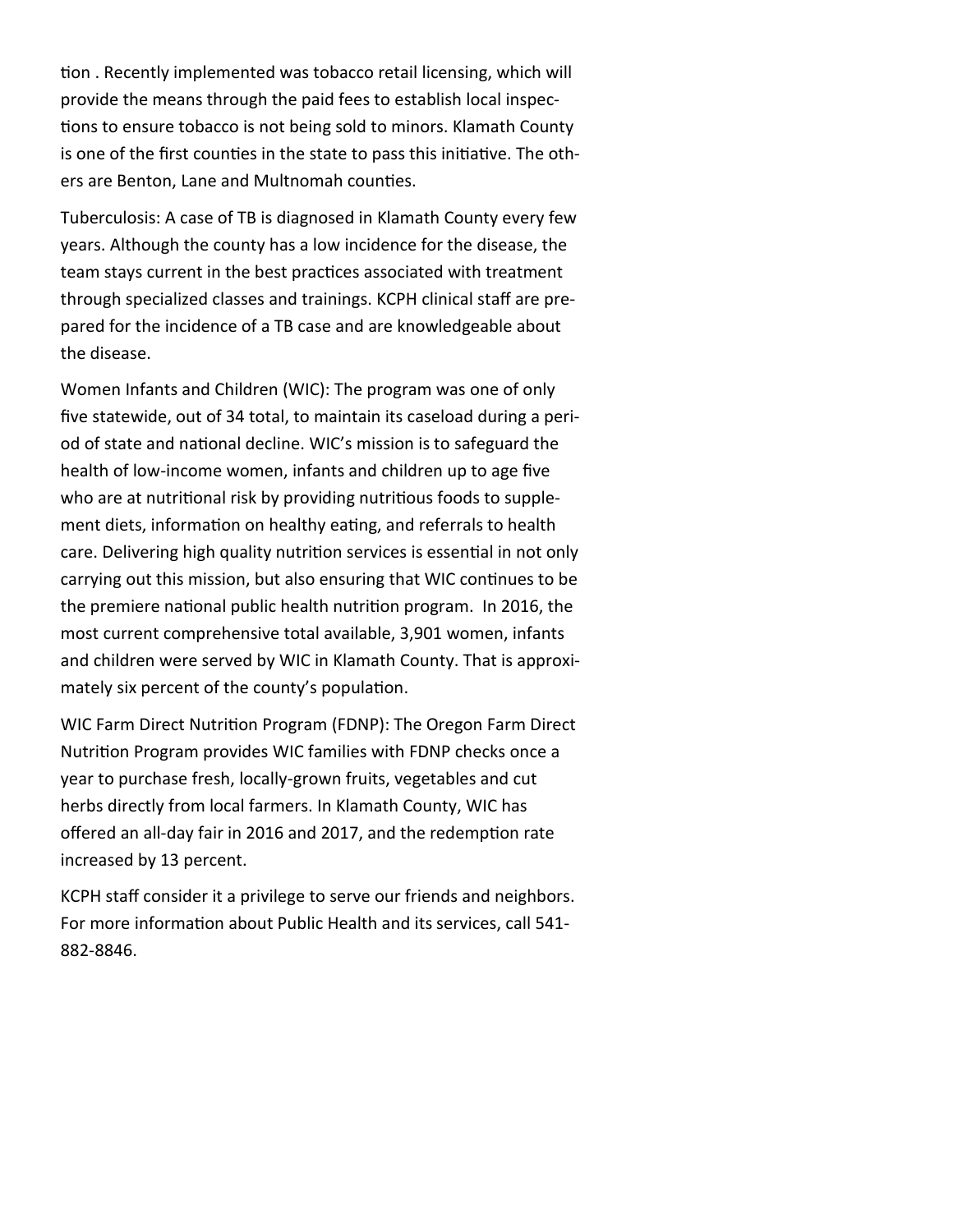## Governance

Klamath County Public Health was founded in 1924 and is a department of Klamath County government. It operates under many grants and contracts, executed by the Board of County Commissioners.

The county was established on Oct. 17, 1882, by the Oregon Legislative Assembly. It was created from the western part of Lake County and named after a tribe of Native Americans white travelers called the Klamath.

Linkville was named the county seat, however it was renamed Klamath Falls in 1893. The government of Klamath County consisted originally of a county judge, two county commissioners, clerk, treasurer, coroner, surveyor, and sheriff. The judge's position was eliminated in 1965, and the number of county commissioners increased from two to three.

Historically, Klamath County's economy has been based on timber and agriculture. Three-fourths of the county is forested; however, more than half is publicly owned. The large stands of timber resulted in the development of wood products industries in the county. In spite of the high altitude, short growing season, low annual rainfall, and cold winters, agricultural plays an important role in the economy. Excellent soil, a network of irrigation canals, sunshine, and the introduction of cash crops such as potatoes and feed barley contribute to the agricultural industry.

The many lakes and mountains, including Crater Lake National Park attract tourism to the county.

#### **Donnie Boyd** Commissioner

**Derrick DeGroot** 2017 Board of Commissioners Vice Chair

#### **Kelley Minty Morris** 2017 Board of Commissioners Chair Klamath County Public Health Liaison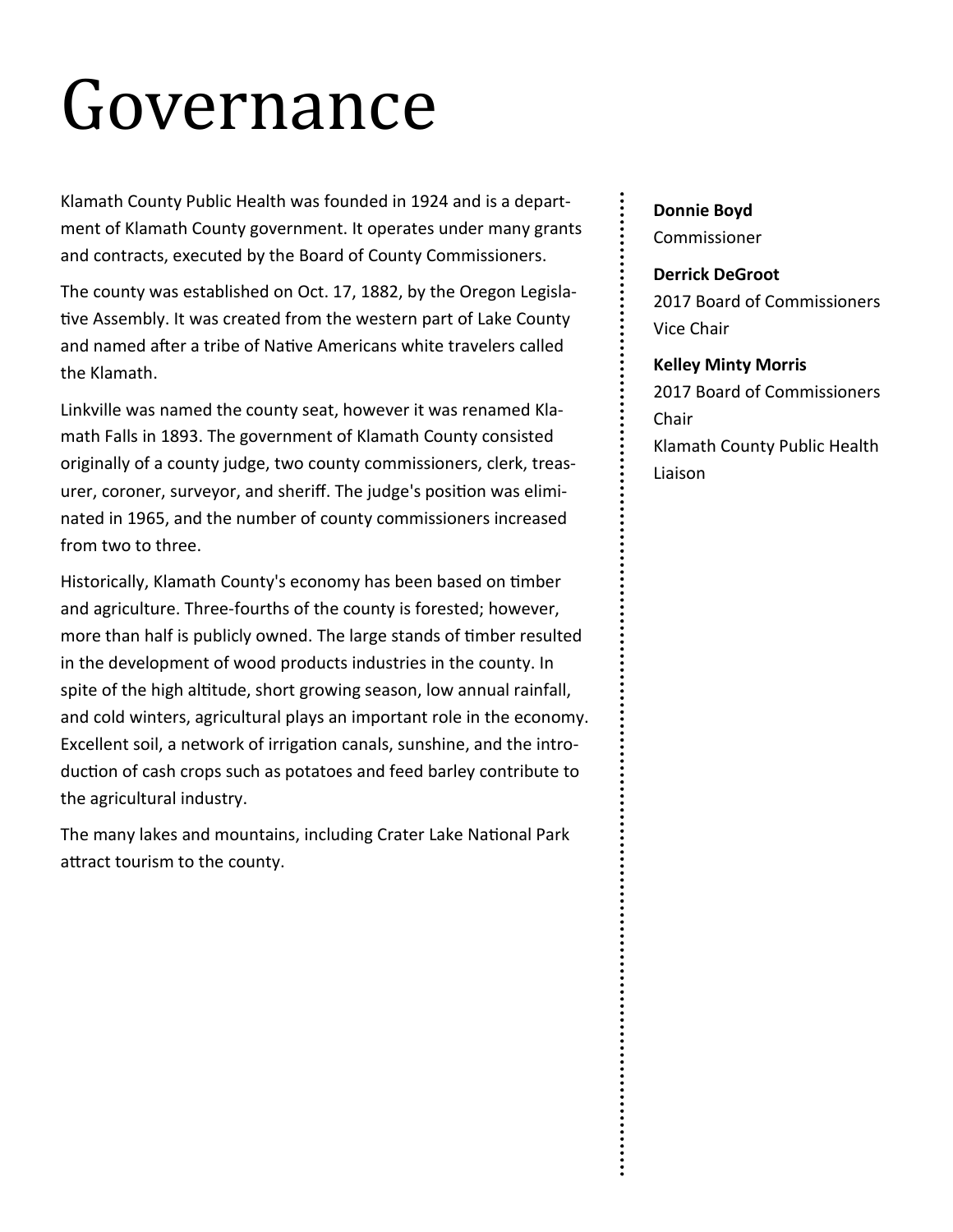## Organizational chart



KCPH operates through several divisions, including Public Health Emergency Preparedness, Vital Records, Environmental Health, Clinic, Outreach, Women, Infants and Children (WIC), and Health Promotion Disease Prevention.

Above is a snapshot of KCPH programs in 2017. Due to the fluxuation of grant funding, programmatic services may be offered one year but not in another.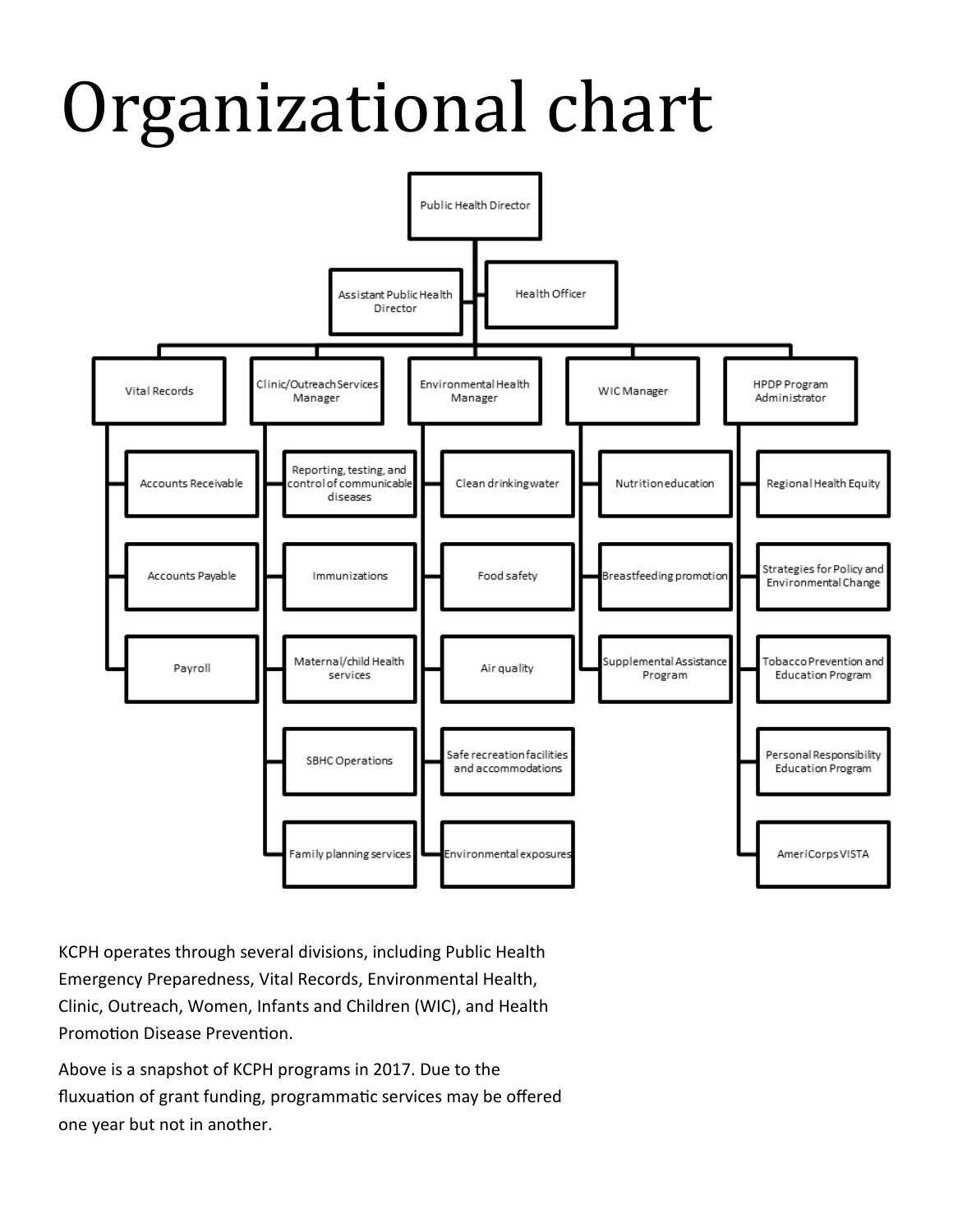# Public Health Emergency Preparedness

During public health emergencies, the Oregon Health Authority's Public Health Division (OHA-PHD) works with local and tribal health authorities to make sure all Oregonians get health and safety information that is timely and accurate. OHA develops outreach materials in a variety of formats (websites, social media, print, television, radio) and provides its partners, including KCPH, with training and technical assistance in crisis and emergency risk communication.

Current and season hazards outlined by OHA-PHD include flu prevention, flooding, landslides, windstorms, and winter storms. The list of potential hazards is longer and includes bioterrorism, drought, earthquakes, extreme heat, tsunamis, and wildfires and smoke.

The KCPH PHEP team routinely responds to communicable disease outbreaks. Disease prevention and control is a cooperative effort involving health care providers, local and state health department personnel and members of the community. OHA-PHD programs work to prevent the emergence and spread of communicable diseases. This includes collecting and analyzing disease reports, studying risk factors, protecting exposed individuals and families, developing guidelines for disease prevention and control, and planning and responding to public health emergencies involving communicable diseases.

615 Communicable disease investigations Sprague River Flood Summer Wildfire Smoke

### 8

Red Health Alert days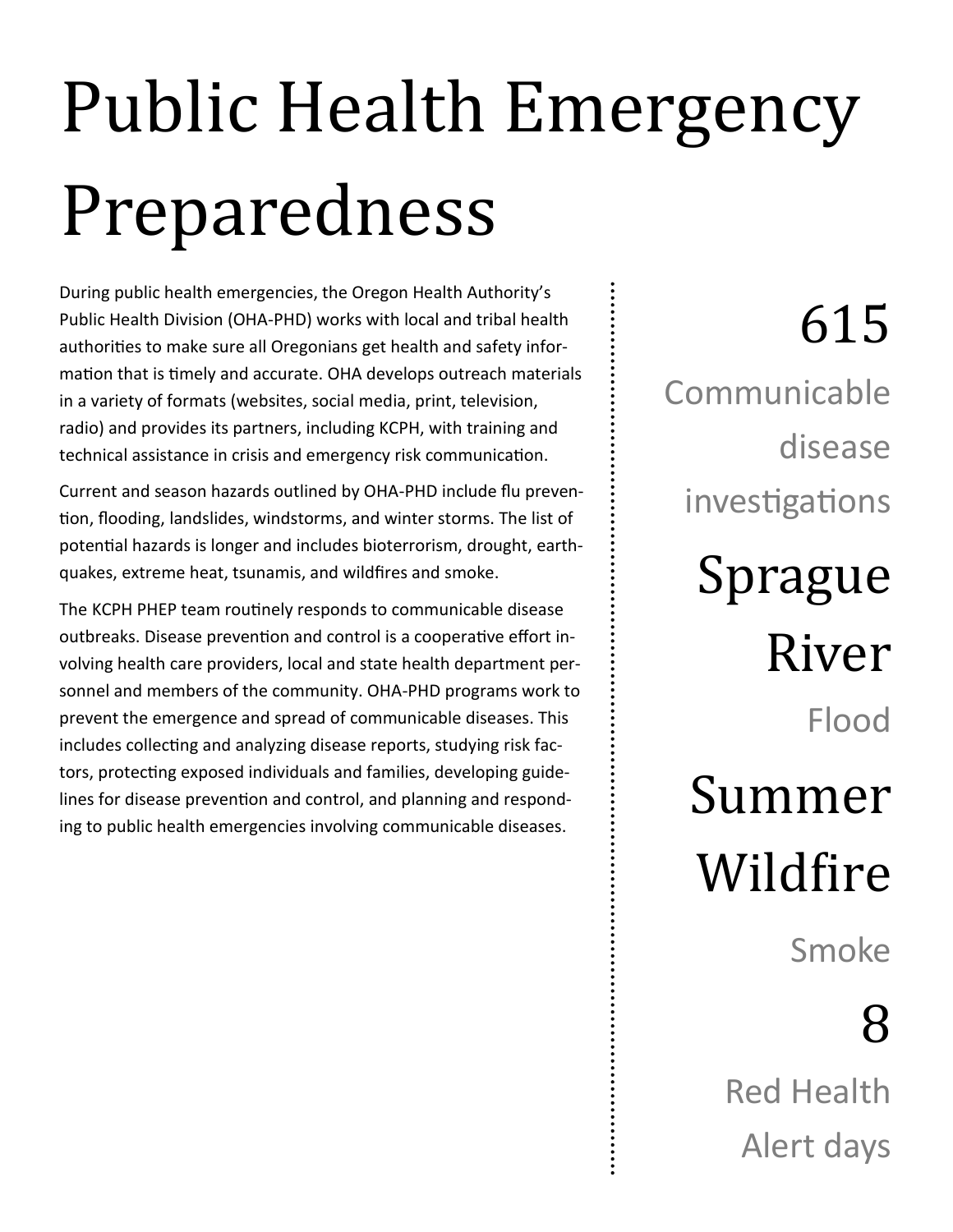## Vital Records

Oregon law requires all vital events such as birth, marriage, divorce, registered domestic partnership, dissolution of registered domestic partnership, fetal death, and death be permanently recorded and registered. These are legal records documenting a vital event.

Certified copies of vital records are required to get social security benefits, a driver's license, passport, and other legal documents.

In Klamath County certified Birth and Death certificates are available through KCPH up to six months after the vital event. Beyond six months, certificates must be requested of the Oregon Vital Records office.

The Oregon Vital Records office, known as the Center for Health Statistics (CHS), is where to get certified copies of birth certificates, death certificates, and other vital records in Oregon. This process is governed by Oregon Revised Statute and Administrative Rule.

511 Birth certificates

1,454

Death certificates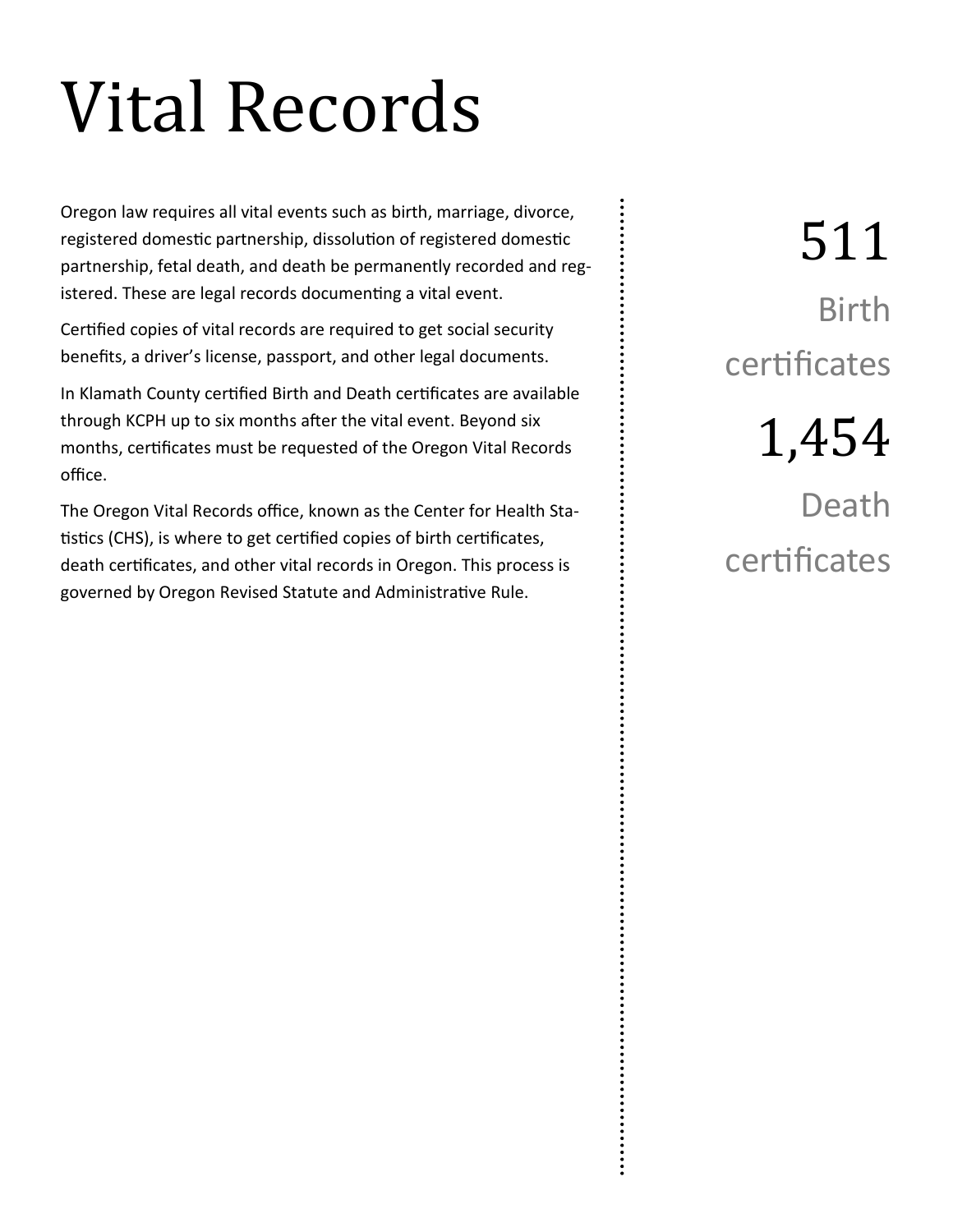# KCPH Environmental Health

Environmental public health works to identify, assess and report on threats to human health from exposure to environmental and occupational hazards, and advise the community on potential risks where they live, work, play and learn.

KCPH strives to meet preventive health care goals for citizens of Klamath County. The division's goal is to reduce or eliminate environmental health risk factors that cause human suffering, disease or injuries. These goals are accomplished through consultation, education, inspections, investigations, and enforcement.

Some of the areas covered include:

- ◆ Air Quality
- Drinking Water Supply
- ◆ Food Safety
- Licensed Facilities

144 Green Air Quality days

25

Yellow Air Quality days

42

Red Air Quality days

494

Restaurant inspections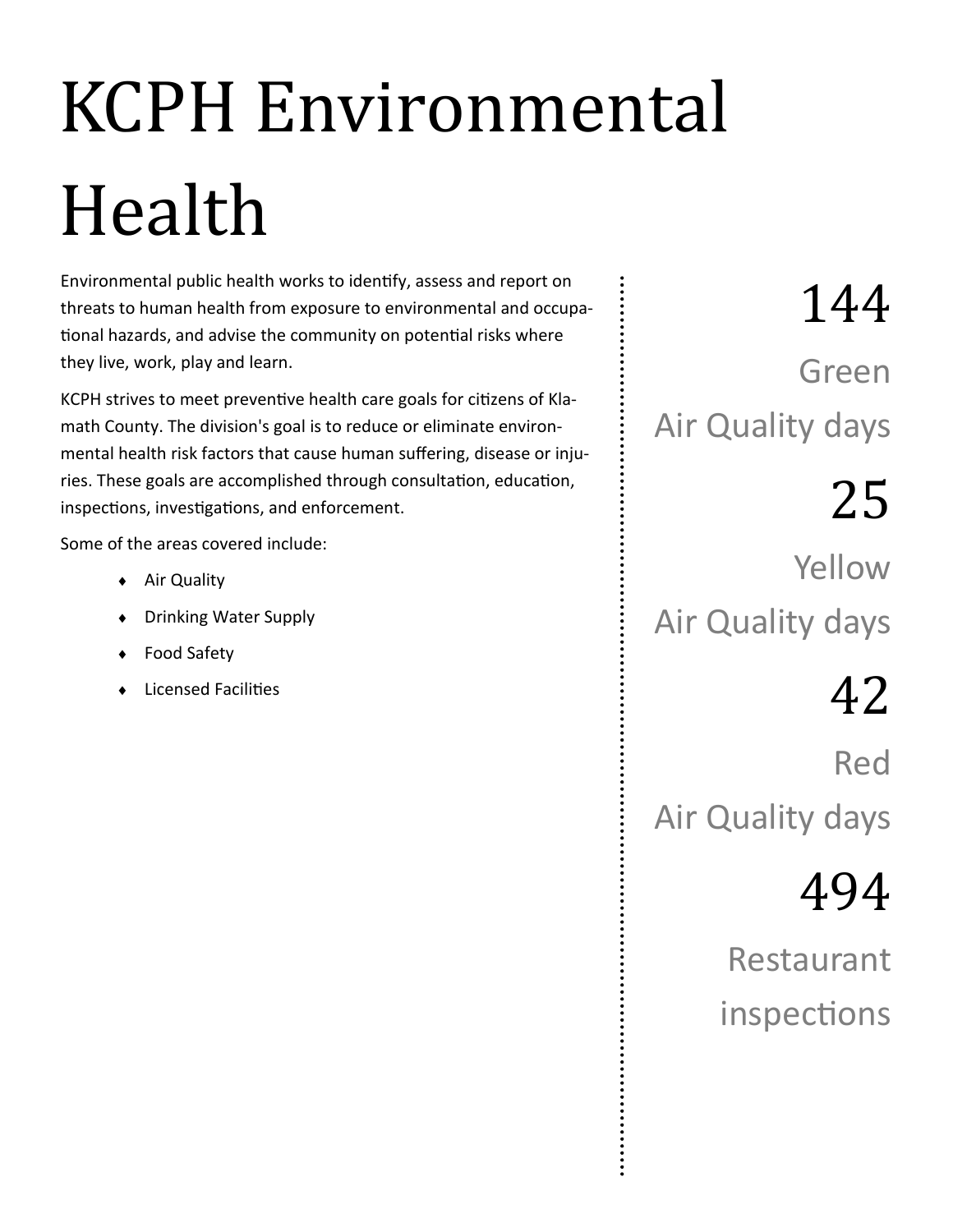## Clinic

The Oregon Reproductive Health Program works with KCPH's nurses and nurse practitioners to offer free or low-cost reproductive health services and birth control.

The Oregon Health Authority also supports the testing for communicable disease, such as sexually transmitted infections, and immunizations that occur at KCPH's Clinic.

Immunization is the safest and most effective public health tool for preventing disease and death. Vaccination, according to the Centers for Disease Control and Prevention (CDC) recommended immunization schedules, not only protects families, but the entire community as well.

Improving immunization rates is one of seven priority areas from Oregon's State Health Improvement Plan.

1,825 Clinic visits

## 1,024

Reproductive Health visits

## 903

Immunizations given

134

TB tests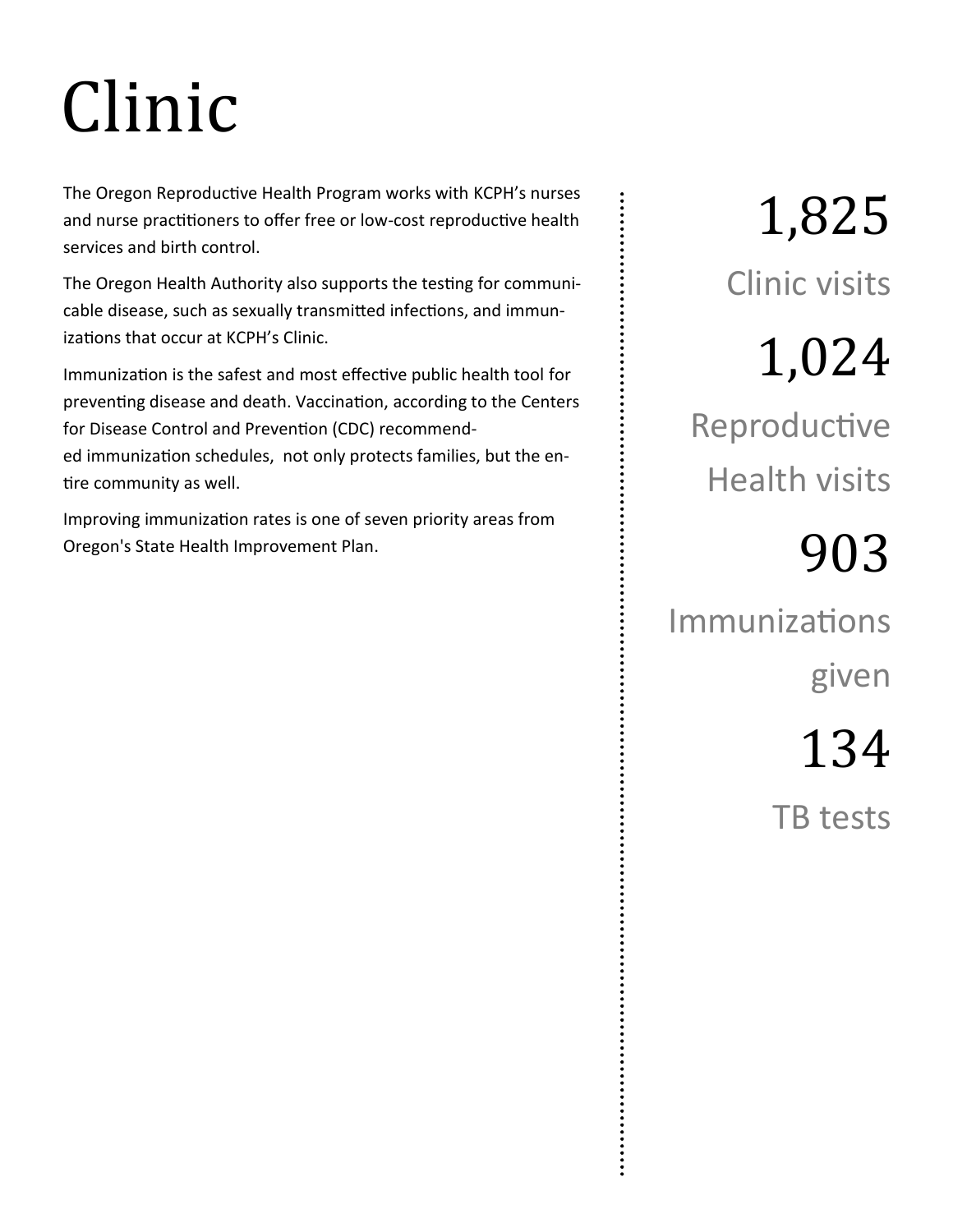## Nursing outreach

Babies First! is a home visiting program for newborn children up to three years old. Public Health nurses work closely with families and doctors to perform home visits, monitoring growth and development.

Babies First! assessment visits happen at 4, 8, 12, 18, 24, and 36 months. Routine visits happen at least once each month.

CaCoon serves families with children from birth to age 21 who have complex medical conditions which result in special medical, educational, vocational and social needs. For children age six and over (who are not eligible for CaCoon), KCPH has a referral process to help families obtain the services needed.

Services may relate to:

- Cerebral palsy
- Chronic lung disease
- Chronic orthopedic problems
- Cleft lip and/or palate
- Genetic disorders
- Hydrocephalus
- Heart disease
- Metabolic disorders
- Motor dysfunction requiring special feeding programs
- Rheumatoid arthritis
- Spina bifida
- Spinal cord injuries

### 440

CaCoon visits

256 Babies First visits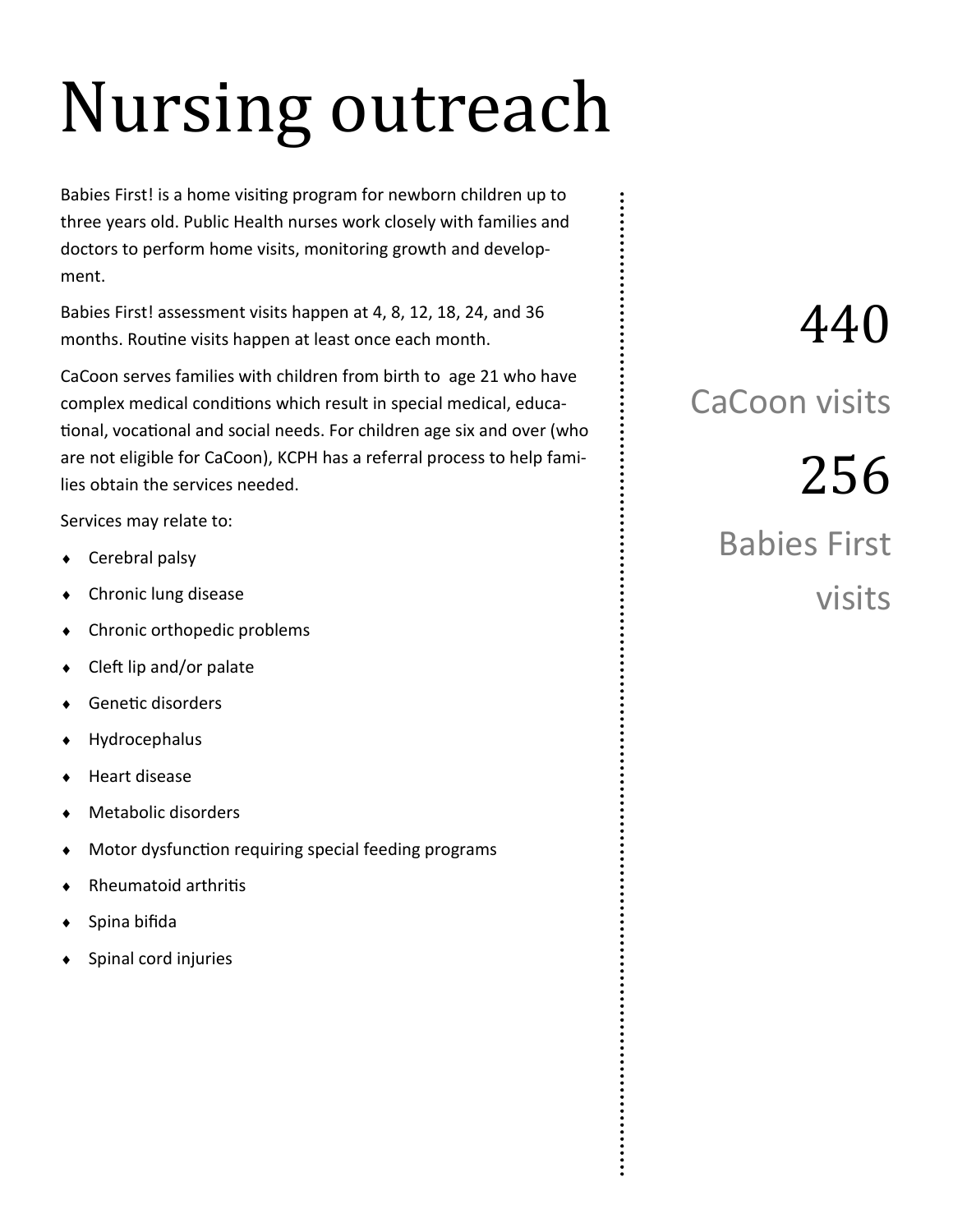# Women, Infants and Children (WIC)

The special supplemental nutrition program for women, infants and children is a program that helps pregnant women, new mothers, and young children learn about nutrition, eat well, and stay healthy. WIC provides nutrition education and counseling, breast feeding support, nutritious foods, health screening and referrals.

We say that WIC works wonders. Women in the WIC program eat better, have healthier babies and receive early prenatal care. Infants born to WIC mothers weigh more and grow and develop better. Children on WIC eat foods with more iron and vitamin C, visit their doctors regularly and receive their scheduled immunizations.

From May through early November 2017, WIC distributed 52,557 pounds of food distributed through Klamath Lake Counties Food Bank's Produce Connection program.

\$1,527,436

value of aid provided

### 2,250

Families served

### 75%

Of families served have a working parent

## 2,839

Infants and children served